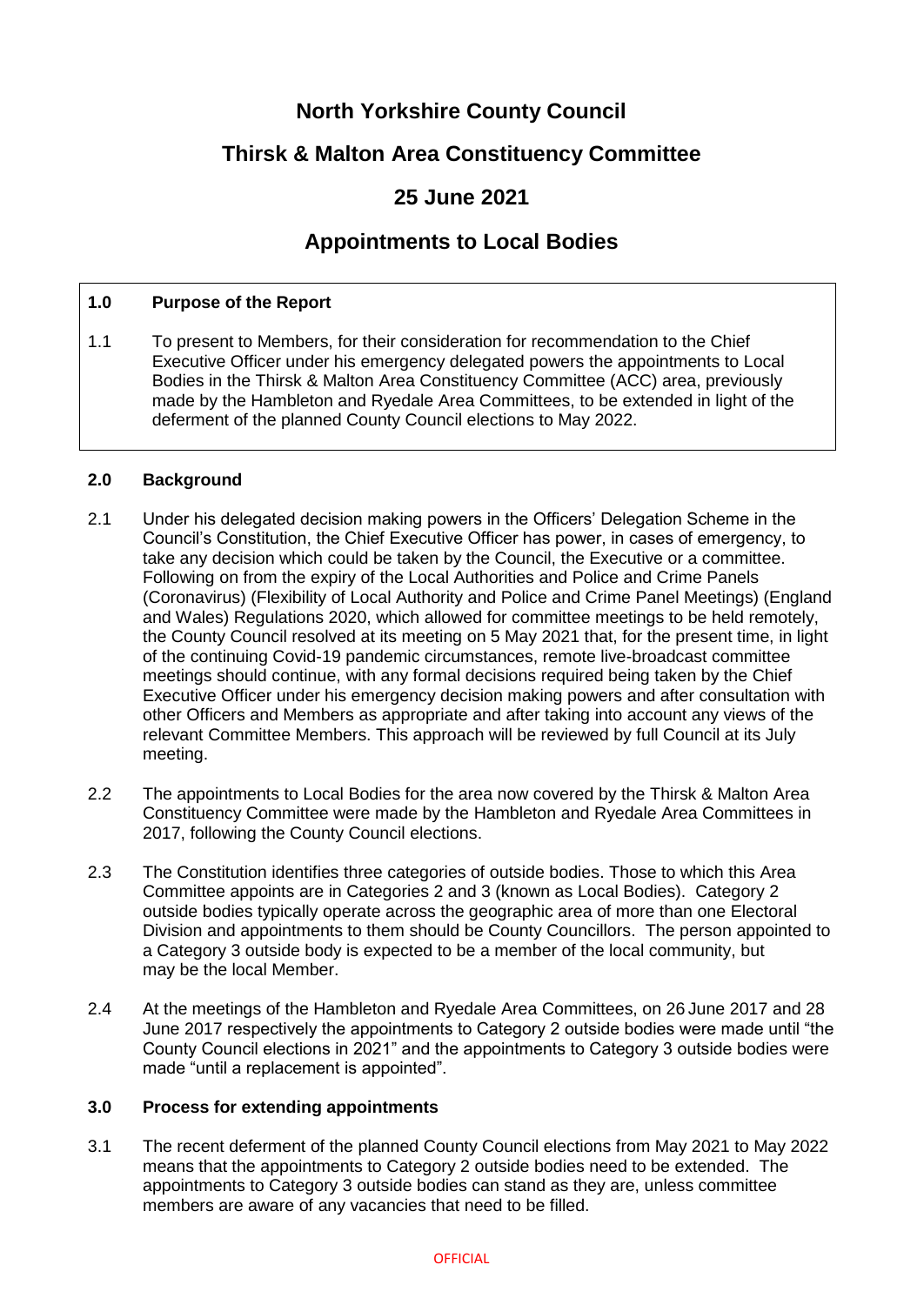- 3.2 The current appointments to the Category 2 outside bodies previously appointed by Hambleton Area Committee that now fall within the remit of this committee are as follows:
	- Hambleton Community Action Cllr David Blades
	- Hartlepool Power Station Local Community Liaison Council Cllr Heather Moorhouse
	- Safer Hambleton Steering Group for Community Safety Cllr Heather Moorhouse
- 3.3 The current appointments to the Category 2 outside bodies previously appointed by Ryedale Area Committee that now fall within the remit of this committee are as follows:
	- Safer Ryedale Delivery Team Cllr Val Arnold
	- Howardian Hills AONB Joint Advisory Committee Cllr Caroline Goodrick & Cllr Caroline Patmore
- 3.4 The full list of the Category 2 and Category 3 outside bodies, as currently specified in the Council Constitution, are detailed in Appendix 1.

### **4.0 Appointment to the John Stockton Education Foundation (Kirbymoorside)**

4.1 There is a vacancy on the John Stockton Education Foundation.The Foundation gives grants to students, usually at degree level, and to apprentices, and covers such items as purchase of relevant books, stationery, equipment, fees, and tools. The committee is asked to agree a nomination for the vacant position, for up to the end of the current Council in May 2022.

#### **5.0 Recommendations**

- 5.1 Having considered the information within this report, the Committee are asked to:
	- i. Consider whether any appointments to Category 3 outside bodies need to be made to fill any vacancies that have arisen, and if appropriate, agree a recommendation to be forwarded to the Chief Executive for formal decision using his emergency delegated powers.
	- ii. Agree a nomination for the vacant position on the John Stockton Education Foundation
	- iii. Recommend to the Chief Executive that using his emergency delegated powers he:
		- Extend the current appointments to the Category 2 outside bodies that fall within the remit of this committee to the end of the current Council in May 2022.
		- Appoint the agreed nominee to the John Stockton Education Foundation to the end of the current Council in May 2022

Barry Khan Assistant Chief Executive (Legal and Democratic Services) County Hall NORTHALLERTON 10 May 2021

Report Author: Melanie Carr, Principal Democratic Services and Scrutiny Officer

**Appendix 1** – Extract from Council Constitution

### **Background documents:**

[Hambleton Area](https://edemocracy.northyorks.gov.uk/CeListDocuments.aspx?CommitteeId=1202&MeetingId=2072&DF=26%2f06%2f2017&Ver=2) Committee papers for the meeting held on 26 June 2017 – Hambleton Area [Committee Agenda 26 June 2017](https://edemocracy.northyorks.gov.uk/CeListDocuments.aspx?CommitteeId=1202&MeetingId=2072&DF=26%2f06%2f2017&Ver=2)